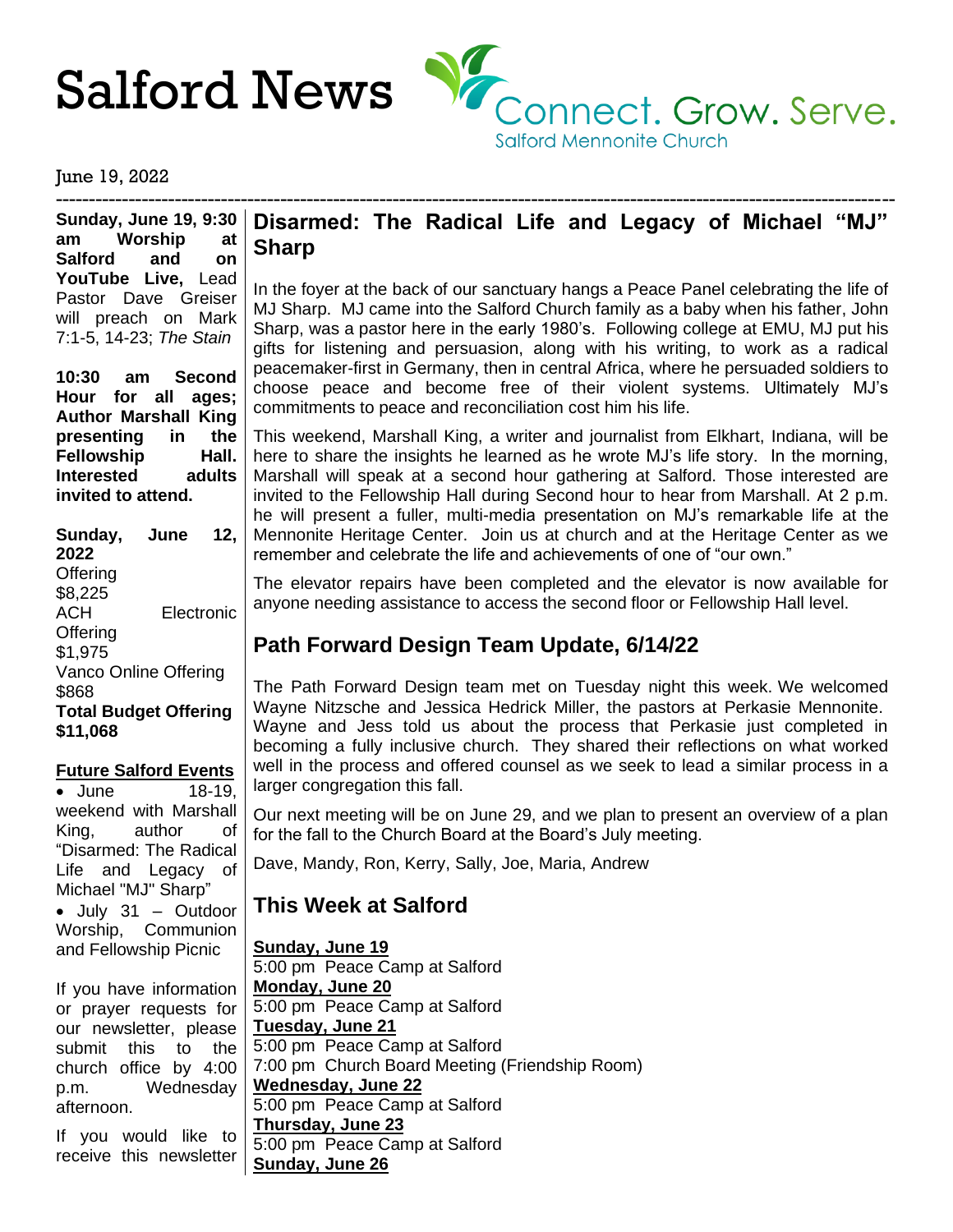by email, please submit your email address to [alderferb@salfordmc.or](mailto:alderferb@salfordmc.org) [g](mailto:alderferb@salfordmc.org) 9:30 am Salford Worship Indoors and Streamed on YouTube Live Preaching: Maria Hosler Byler 10:30 am Second Hour for all ages

## **Our Church Family**

#### *Prayer Concerns*

- For *Heiki-Lara Nyce* who is recovering from hip replacement surgery on Tuesday.
- For *Sharon Godshall* whose brother, Dennis Grant, passed away on June 10th.
- For *Mary* and *Glen Miller* as they downsize their current home and look for a smaller living space.
- For the *campers, teachers, helpers, food preparers and all who make* **Peace Camp possible**. We pray for a good week of learning about the peaceable way of Jesus, for new and ongoing relationships formed at Peace Camp and safety and a sense of fun and fellowship for all involved.
- All Mosaic Congregations are praying this week for **Camp Men-o-Lan,** a Conference-Related ministry, in Quakertown, PA, as they orient their summer staff and look ahead to a full summer. Please pray that the staff and campers will experience God in loving and exciting ways this summer.

#### *Service & Mission*

**Donation of the Month for June** – **featuring Keystone Opportunity Center:** Healthy snacks to supplement KOC summer meal bags of boxed lunches for children: juice boxes (real juice), applesauce cups, fruit cups (packs of 4 or 6) cereal bars or granola bars (that DO NOT contain peanuts and nuts because of allergies), boxes of raisins, snack bags of popcorn, pretzels, and goldfish (whole grain if possible)

Items can be placed at the donation of the month table by the infant nursery.

# **Family Faith Formation Spotlight**

**Thank you to our 2021-22 Sunday School teachers!** Nearly 20 adults participated as teachers, helpers, singing leaders and substitutes this year. They've prayed with, played with, and shared the stories of Jesus to help the children of Salford grow in faith and community. We are so grateful for your creativity and faithfulness this year!

**Trip Talks and Travel Games:** Bring [this booklet](http://www.salfordmc.org/uploads/3/9/9/0/39904787/june_2022_trip_booklet.pdf) with you on vacation this summer! Use it in the car, at restaurants or wherever your family is together for faith-formation-oriented and connective conversations of all kinds.

**The Soil and The Seed Project** has released a new set of "Little Liturgies" and accompanying album for Ordinary Time (June 12-Sept 3). [Listen on Spotify.](https://open.spotify.com/album/5PlXWiKLneuy8DU7ACfzAs?si=0VoIktOwS6m3Z5jkS6ozMA) [Download the "Little Liturgies"](https://www.thesoilandtheseedproject.org/) - simple repeated scriptures to share at dinnertime or before bed. Hard copies are available at the Welcome Center.

# **Church Library Spotlight**

The church library has purchased many new books in recent weeks. Stop by and speak with a librarian to see what's new, or review the library catalogue on the Salford church website<https://smck-ind.kari.opalsinfo.net/bin/home>

Here is a sampling of new materials: